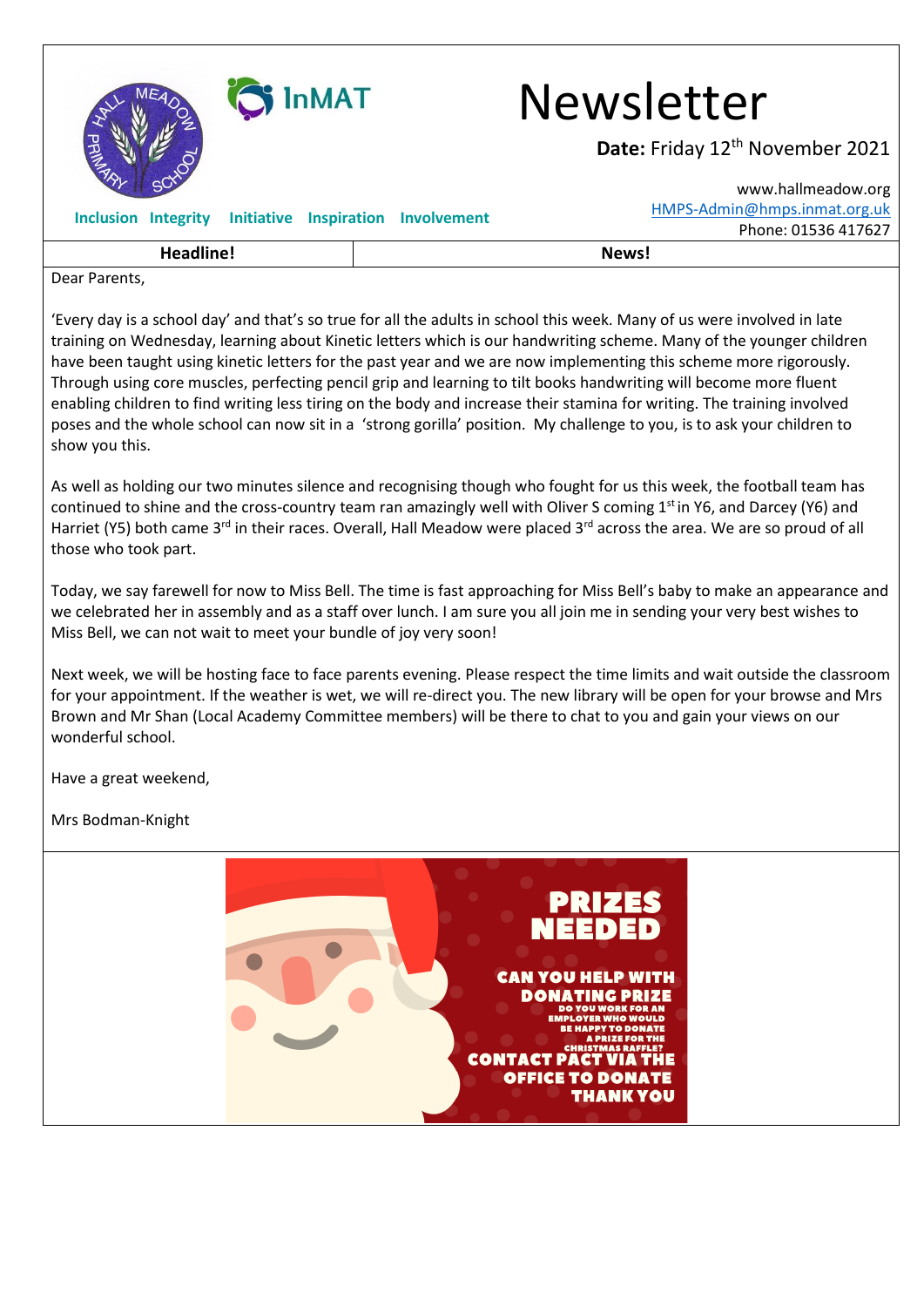## **Remembrance Day 2021**

Members of the school council were exceptional role models on Thursday morning. They walked to the War Memorial along with Mrs Mehta and Mrs Davidson to lay a wreath on behalf of the school. We spent some time looking at the names of those that lost their lives in both the First World War and Second World War. The children had the chance to speak with a local gentleman who was also paying his respects and taking some time to remember his brother who sadly, died during the second world war. When we returned to school we joined the whole school in a two minutes silence to reflect and remember those that have served in conflicts.



## **Thank you!**

Miss Bell would like to say a huge thank you to members of the school council who have given up break times over the last week to help sell poppies in order to raise money for the Royal British Legion. It was lovely to see so many children across all year groups donating money and having to budget to work out which items they could purchase with their money. We will provide an update once we have a final total.



## **London Trip**

Poseidon took London by storm last Thursday and ventured into the British Science Museum and the Dominion Theatre.

During our visit to the British Science Museum, Poseidon was wowed by the amazing space exhibition and the history of transport; linking to our DT topic of 'levers and pulleys'.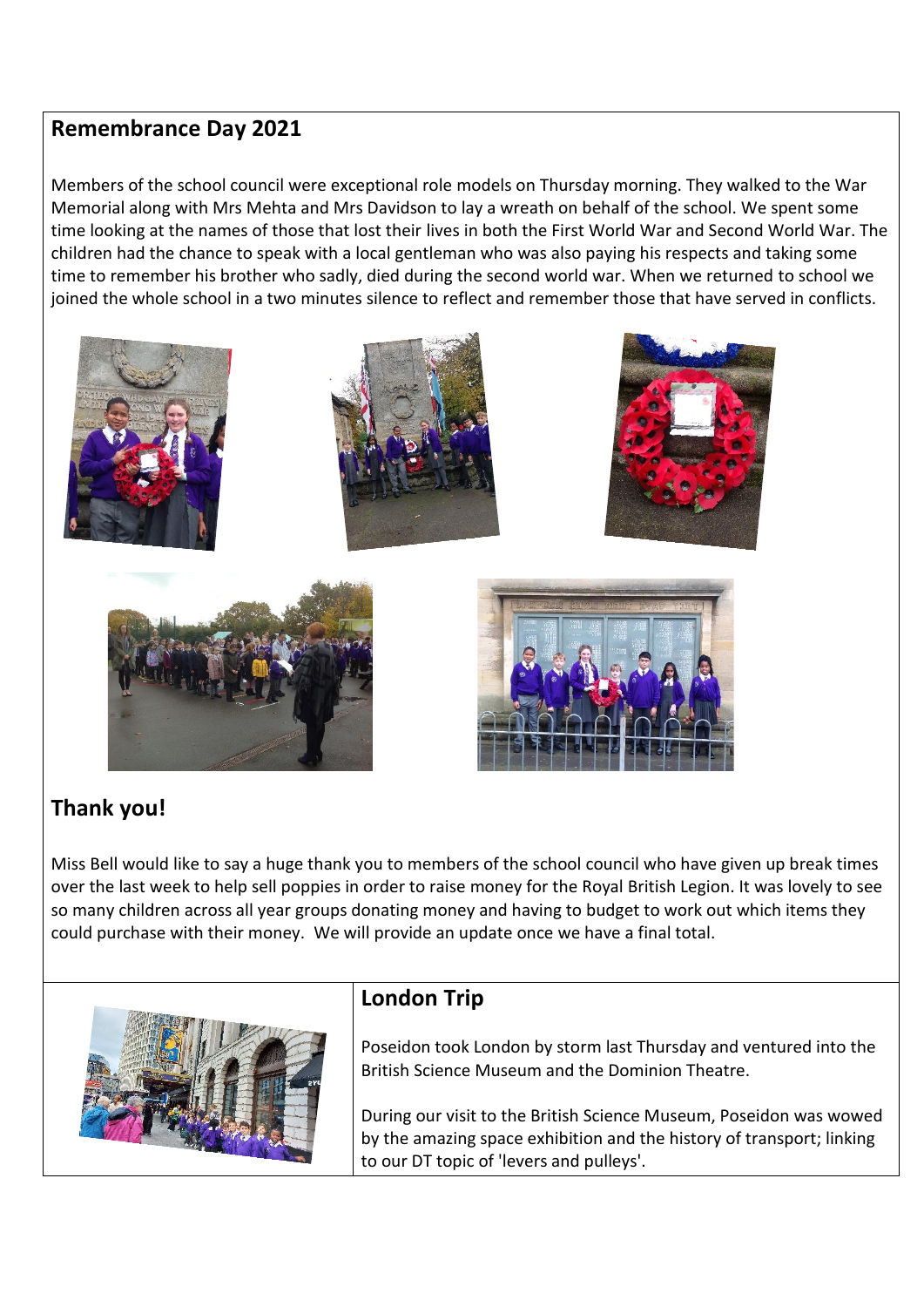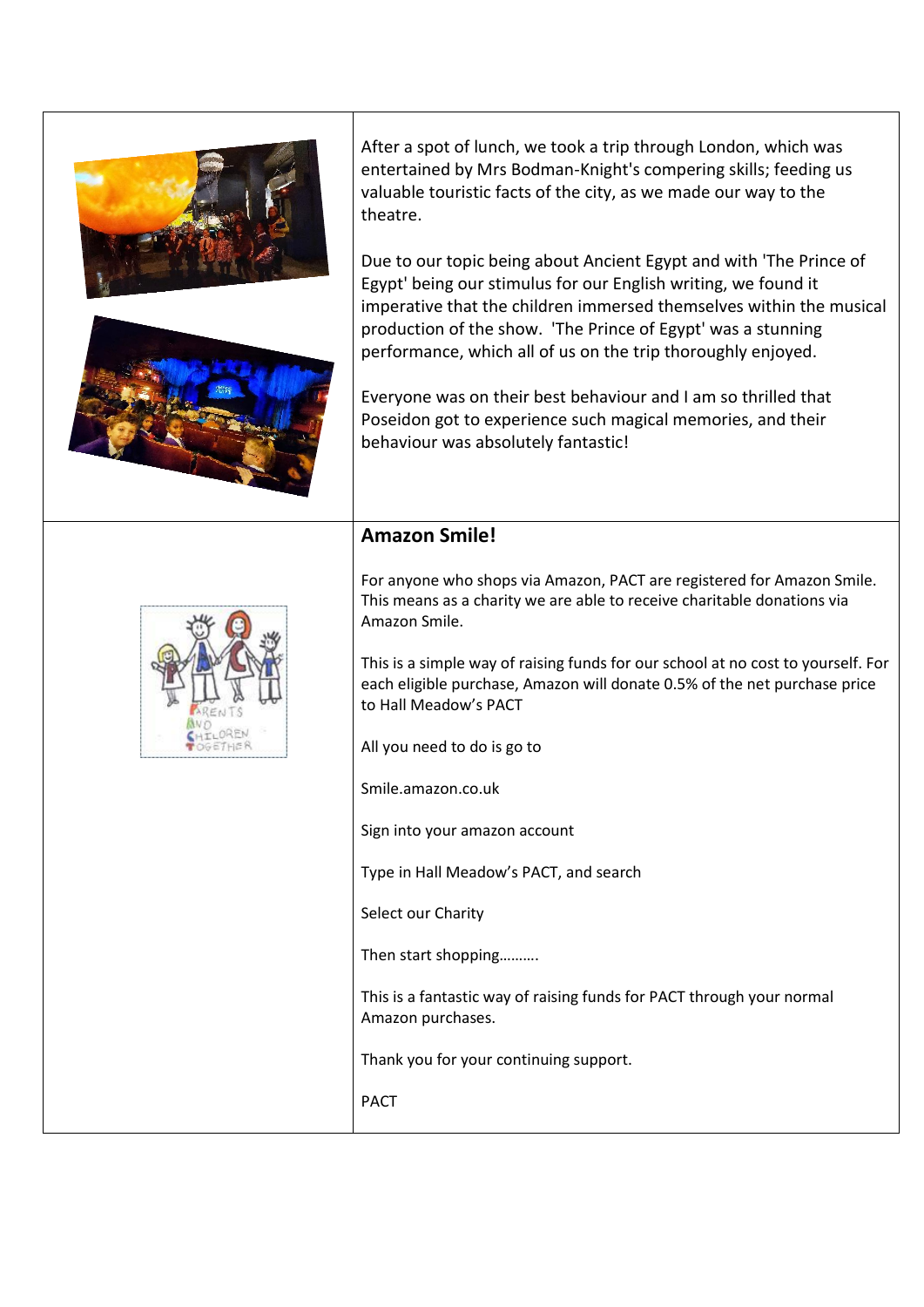|                                                                                                                                        | <b>ODD SOCKS DAY</b>                                                                                                                                                                                                                                                                                                                                                                                                                                                                                           |
|----------------------------------------------------------------------------------------------------------------------------------------|----------------------------------------------------------------------------------------------------------------------------------------------------------------------------------------------------------------------------------------------------------------------------------------------------------------------------------------------------------------------------------------------------------------------------------------------------------------------------------------------------------------|
|                                                                                                                                        | Anti-Bullying Week 2021 is happening from Monday 15th - Friday<br>19th November and has the theme 'One Kind Word'.                                                                                                                                                                                                                                                                                                                                                                                             |
|                                                                                                                                        | It is coordinated by the Anti-Bullying Alliance, which is based at<br>leading children's charity the National Children's Bureau.                                                                                                                                                                                                                                                                                                                                                                               |
| Odd<br>Socks<br>MONDAV 15'"                                                                                                            | This year the Alliance are holding Odd Socks Day with the support of<br>Andy Day, cBeebies star and front man of Andy and the Odd Socks. It<br>is a chance for primary schools to celebrate Anti-Bullying Week in a<br>positive way by asking the children to wear odd socks to school.                                                                                                                                                                                                                        |
|                                                                                                                                        | Odd Socks day will take place on the first day of Anti Bullying Week,<br>Monday 15th November to help raise awareness for Anti-Bullying<br>Week.                                                                                                                                                                                                                                                                                                                                                               |
|                                                                                                                                        | Please help raise awareness by wearing odd socks to school on<br>Monday 15 <sup>th</sup> November.                                                                                                                                                                                                                                                                                                                                                                                                             |
|                                                                                                                                        | <b>NORTHAMPTONSHIRE CHILD TRUST - STAY CONNECTED</b>                                                                                                                                                                                                                                                                                                                                                                                                                                                           |
| Delivering children's early<br>help and social care services<br><b>Northamptonshire</b><br>across Northamptonshire<br>Children's Trust | The 'stay connected' newsletter is a really useful resource for parents<br>to see what's going on in the county and contains groups that they<br>may want to attend as families or individually. This is part of<br>Northamptonshire's Local offer. Please click on the link to have a look<br>at the services offered:<br>https://www.nctrust.co.uk/help-and-protection-for-children/protecting-children-<br>information-for-<br>parents/Documents/Stay%20Connected%20Newsletter%20NCT%20November%202021.docx |
|                                                                                                                                        | <b>This Week's Stars are:</b><br><b>Demeter</b> Alexa<br><b>Apollo</b> - Sophia<br><b>Poseidon - Sherise</b><br><b>Athena</b> - Georgia<br><b>Ares</b> Kenrick<br>Zeus Adam                                                                                                                                                                                                                                                                                                                                    |
|                                                                                                                                        |                                                                                                                                                                                                                                                                                                                                                                                                                                                                                                                |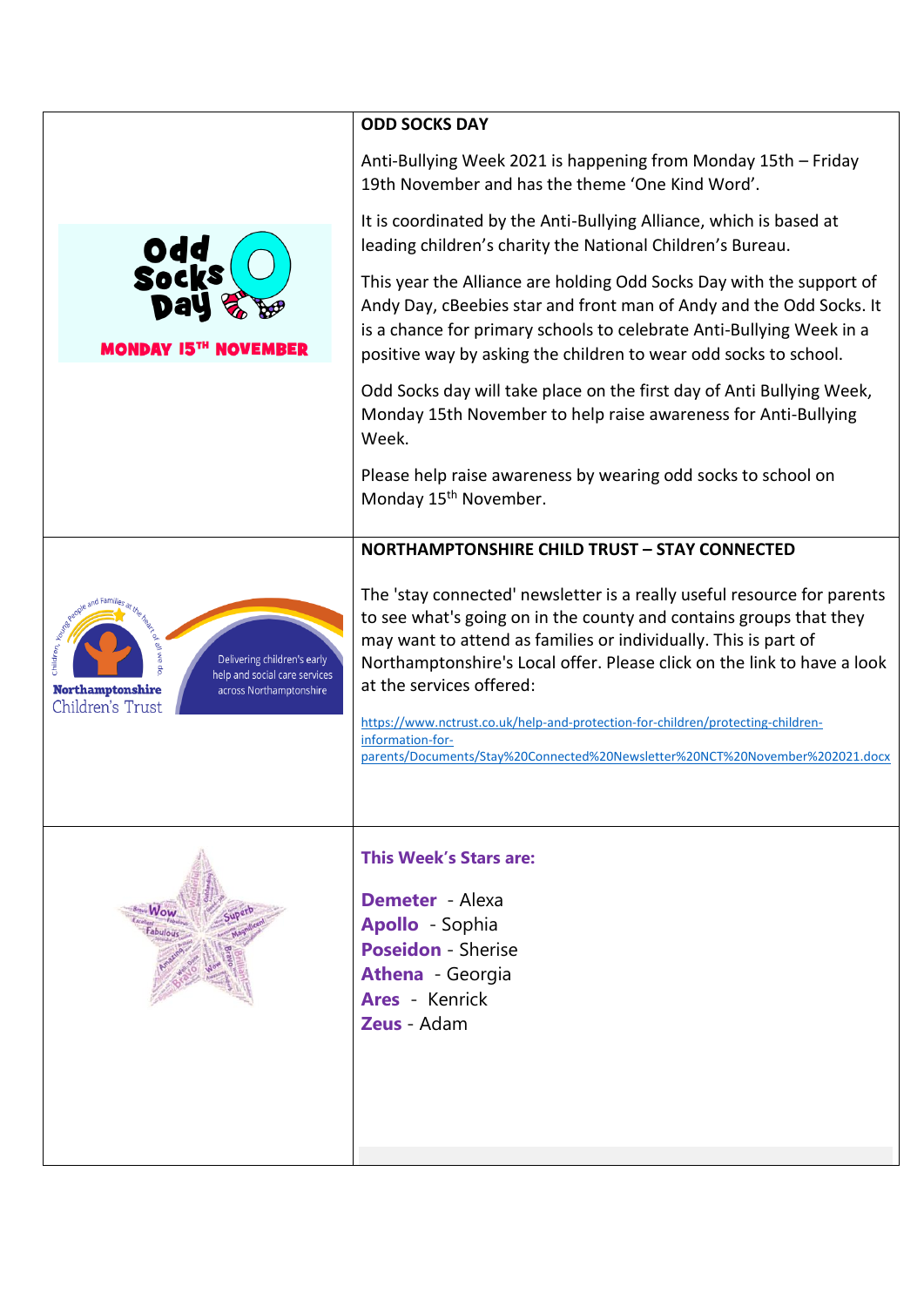|                                                                                                                                                                                      | <b>Tweet of the week!</b>                                                                                                                                                                                                                                                                           |  |  |
|--------------------------------------------------------------------------------------------------------------------------------------------------------------------------------------|-----------------------------------------------------------------------------------------------------------------------------------------------------------------------------------------------------------------------------------------------------------------------------------------------------|--|--|
| Whole school - @primary_hall<br>Iris - @HMIris2<br>Demeter - @DemeterHm<br>Apollo - @HmApollo<br>Poseidon - @HmPoseidon<br>Athena - @HMAthena6<br>Ares - @HMAres2<br>Zeus - @hm_zeus | Apollo found<br>about so many<br>interesting things<br>about Jamaica in<br>Geography today.<br>Thank you to our<br>visitor Mr McClure!<br>We even got to have<br>a face time<br>conversation with<br>someone all the way<br>over in Jamaica!<br><b>PIC</b> ·COLLA                                   |  |  |
|                                                                                                                                                                                      | <b>DATES</b>                                                                                                                                                                                                                                                                                        |  |  |
| Dates for                                                                                                                                                                            | November dates for your diary!<br>Monday $15^{\text{th}} - 19^{\text{TH}}$ Anti-Bullying Week<br>Tuesday 16 <sup>th</sup> and Wednesday 17 <sup>th</sup> Parents Evening<br>Friday 19 <sup>th</sup> Children in Need - Pyjama's for Pudsey<br>Wednesday 24 <sup>th</sup> M&M Productions Snow White |  |  |
| 2021-22                                                                                                                                                                              | Term <sub>2</sub><br>Monday 1 <sup>st</sup> November                                                                                                                                                                                                                                                |  |  |
|                                                                                                                                                                                      | Friday 17 <sup>th</sup> December<br>Term <sub>3</sub><br>Tuesday 4 <sup>th</sup> January - Training Day<br>Wednesday 5 <sup>th</sup> January - School open to all pupils<br>Friday 11 <sup>th</sup> February - End of term                                                                          |  |  |
|                                                                                                                                                                                      | Term <sub>4</sub><br>Monday 21 <sup>st</sup> February - Training day<br>Tuesday 22 <sup>nd</sup> February - School open to all pupils<br>Friday 1st April - End of term                                                                                                                             |  |  |
|                                                                                                                                                                                      | Term 5                                                                                                                                                                                                                                                                                              |  |  |